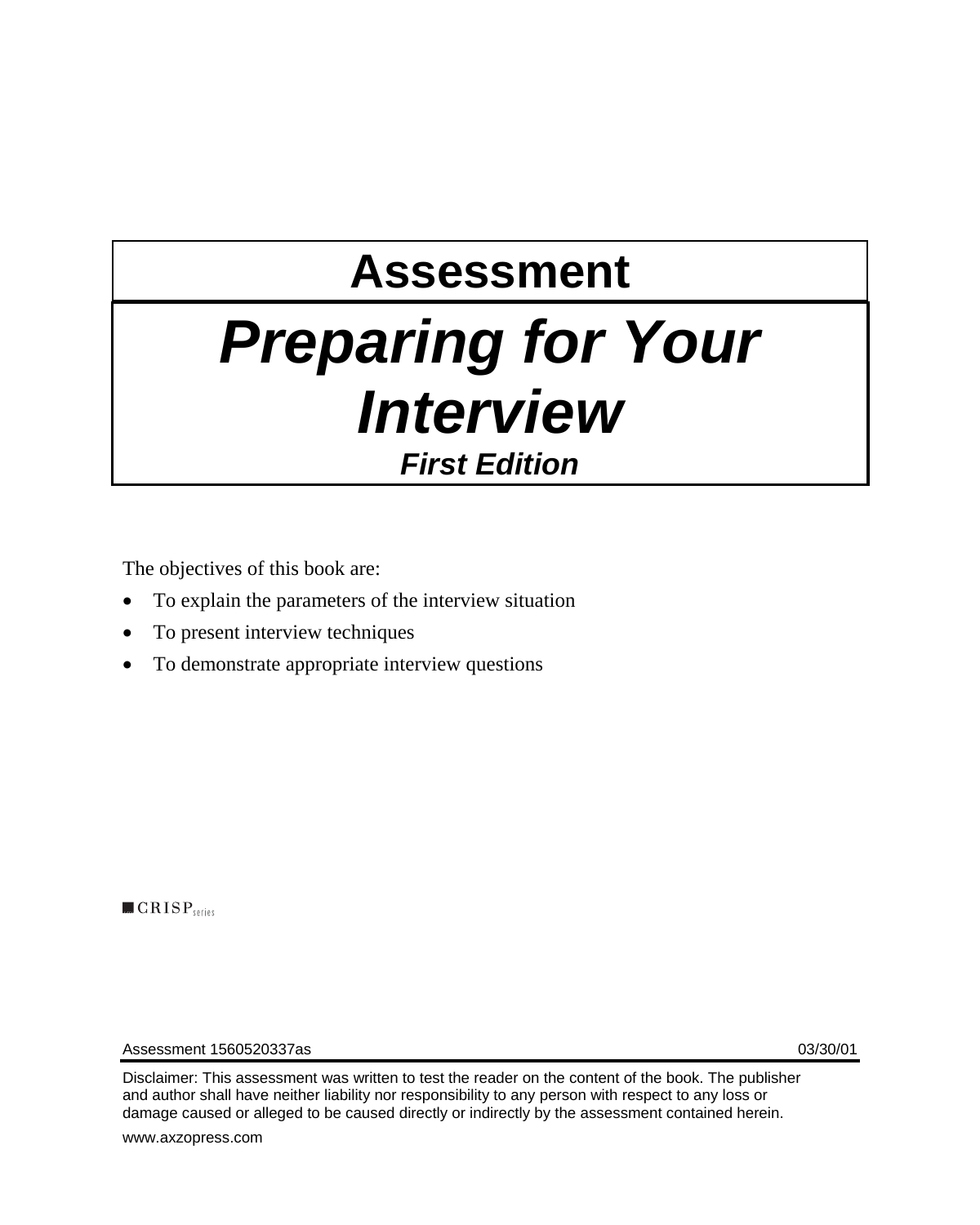## **Assessment Questions for**  *Preparing for Your Interview, First Edition*

#### *Select the best response.*

- 1. The most detailed and in-depth interview is the:
	- A. Screening interview
	- B. Selection interview
	- C. Group interview
	- D. Exploratory interview
- 2. A series of interviews with various people are:
	- A. Screening interviews
	- B. Group interviews
	- C. Serial interviews
	- D. Exploratory interviews
- 3. Doing research on a company prior to an interview:
	- A. Is not necessary
	- B. Is usually difficult
	- C. Can impress the interviewer
	- D. All of the above
- 4. Research sources for company information include:
	- A. Newspapers and magazines
	- B. Annual reports
	- C. Employees and former employees
	- D. All of the above
- 5. In setting up an interview, you should do all but one of the following. Which one?
	- A. Ensure you have several hours available
	- B. Assume they have your resume and leave your copy at home
	- C. Confirm the appointment 8 hours in advance
	- D. Ask for parking instructions and directions to the office, if needed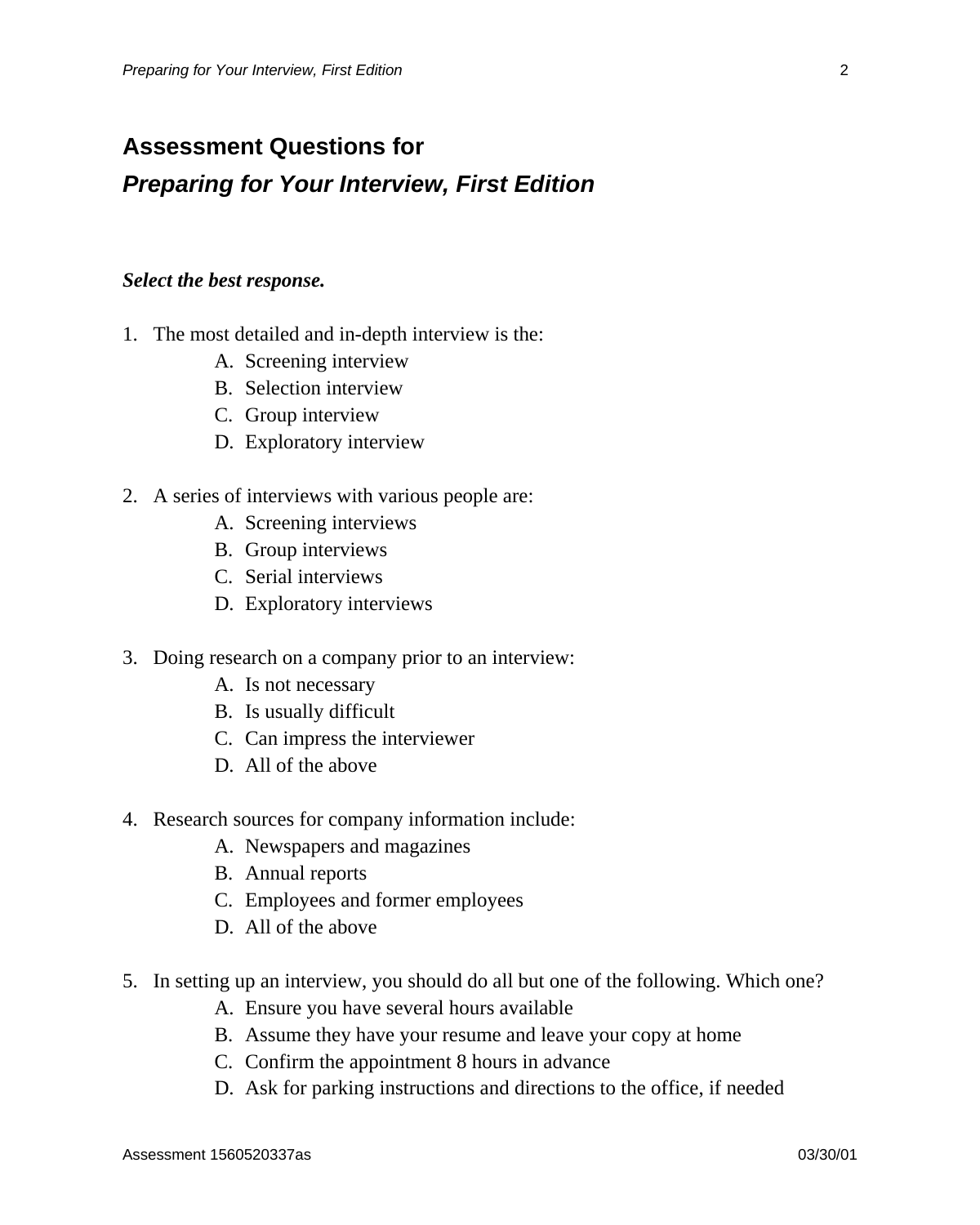- 6. Your answers to an interviewer should be direct, focused, and succinct, which means:
	- A. Answer with a simple "yes" or "no"
	- B. If you are asked about college, give major and interests
	- C. Define your responsibility with an example
	- D. A and B
	- E. B and C
- 7. You can explain negative situations best by:
	- A. Giving details and avoiding your emotions
	- B. Concentrating on your employer's point of view
- 8. An interviewer who remains silent after you say something is probably:
	- A. Trying to see if you will become nervous
	- B. Confused about what to ask next
	- C. Thinking about what you just said
- 9. If you want a particular job so much that you're willing to take a cut in pay, a good solution would be to do any of the following *except*:
	- A. Ask for extra vacation time
	- B. Negotiate a bonus system
	- C. Inflate your salary history
	- D. Ask for comp days in exchange for overtime
	- E. Negotiate for overtime pay
- 10. In evaluating company benefits, you should:
	- A. Have a clear picture of your lifestyle needs and priorities
	- B. Expect all benefits to be paid by the company
	- C. Focus only on major medical benefits for you
- 11. Most large companies now will:
	- A. Offer information about why an employee was terminated
	- B. Not reveal why a person is no longer employed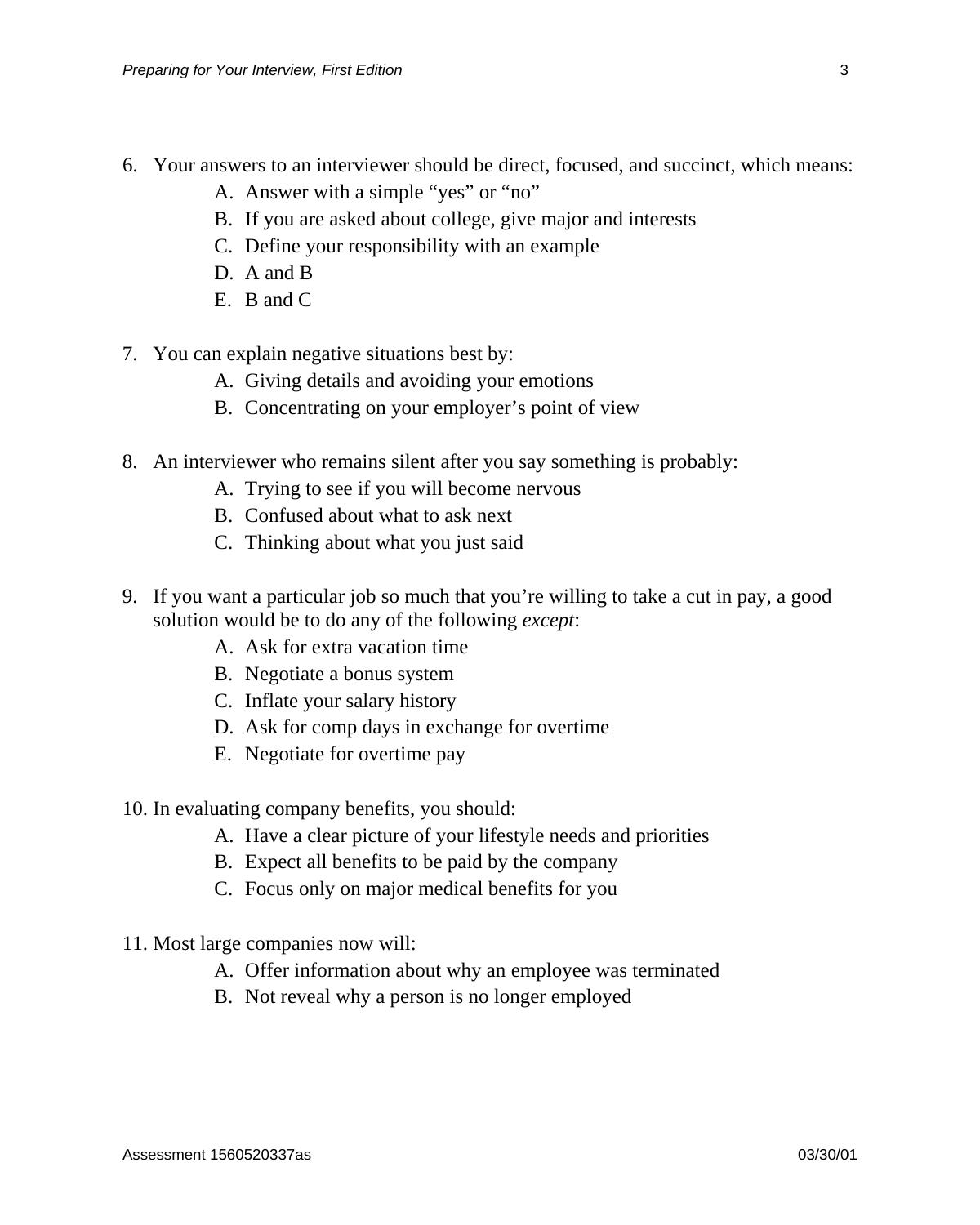- 12. An interviewer may collect data on:
	- A. Marital status
	- B. Nationality or race
	- C. Medical conditions
	- D. All of the above
	- E. None of the above
- 13. Nepotism is no longer common in the job world.
	- A. True
	- B. False

14. You should ask questions about the organization:

- A. Always
- B. Only if you have concerns that have not been addressed
- 15. If your interviewer is your potential boss and your personalities don't mesh, you may:
	- A. Not receive a fair evaluation
	- B. Know to avoid an unpleasant working situation
	- C. Both of the above
- 16. When listing prior work experience, you should not include volunteer or unpaid work.
	- A. True
	- B. False
- 17. A thank you letter for an interview is necessary, regardless of the outcome.
	- A. True
	- B. False
- 18. An interviewer may ask:
	- A. What religious holidays do you observe?
	- B. When were you born?
	- C. Have you received Worker's Compensation?
	- D. Any of the above
	- E. None of the above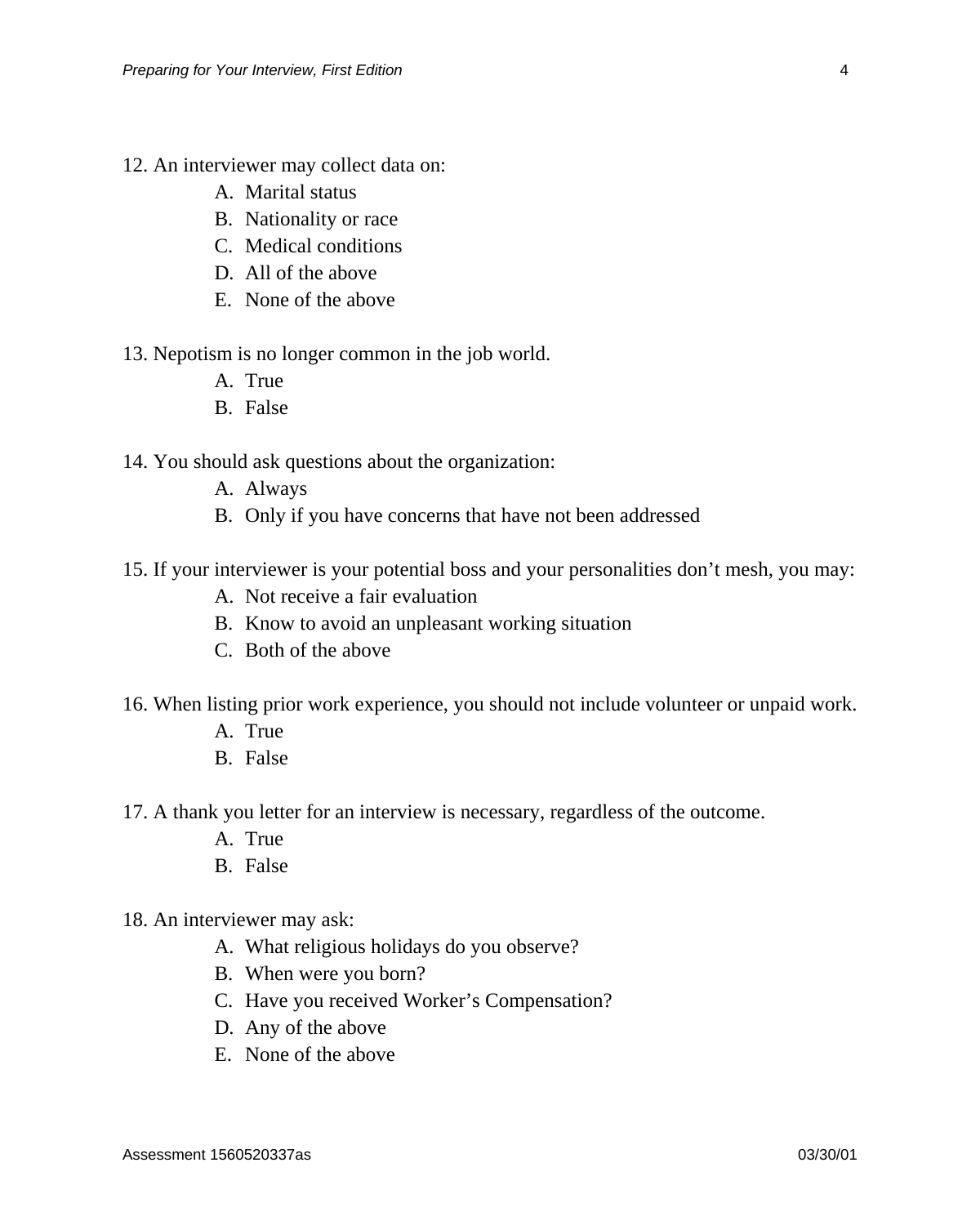- 19. It is acceptable for you to ask:
	- A. Who will handle reviews and evaluations
	- B. If there is compensation for overtime hours
	- C. If the job description can be expanded with time
	- D. Any of the above
	- E. None of the above
- 20. If you are turned down for a position, you should demand to know why.
	- A. True
	- B. False
- 21. When asked to complete an application form, you should:
	- A. Ask if it's necessary since you brought a resume
	- B. Ignore the request and explain your reasoning to the interviewer
	- C. Fill in all the requested information
	- D. None of the above
- 22. Prospective employers prefer references from:
	- A. Professional associates
	- B. Personal friends
	- C. Relatives
	- D. All of the above
- 23. Most interviewers will rely on reference letters to accurately reflect your work performance.
	- A. True
	- B. False
- 24. The Age Discrimination Act protects all individuals:
	- A. Over the age of 21
	- B. Over the age of 50
	- C. Between the ages of 40 and 70
	- D. Under the age of 65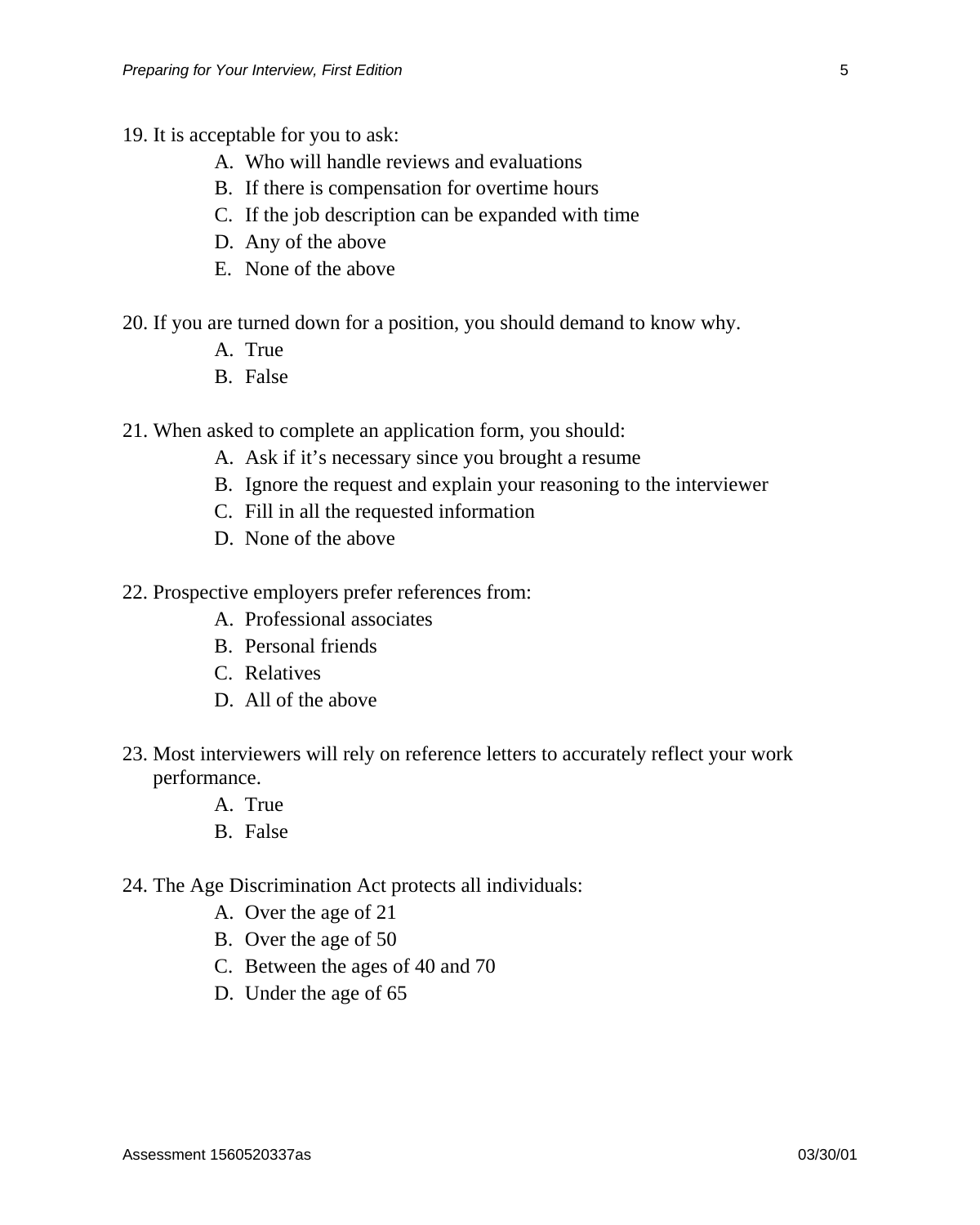- 25. An employee paid on an hourly basis is a(n):
	- A. Exempt employee
	- B. Non-exempt employee